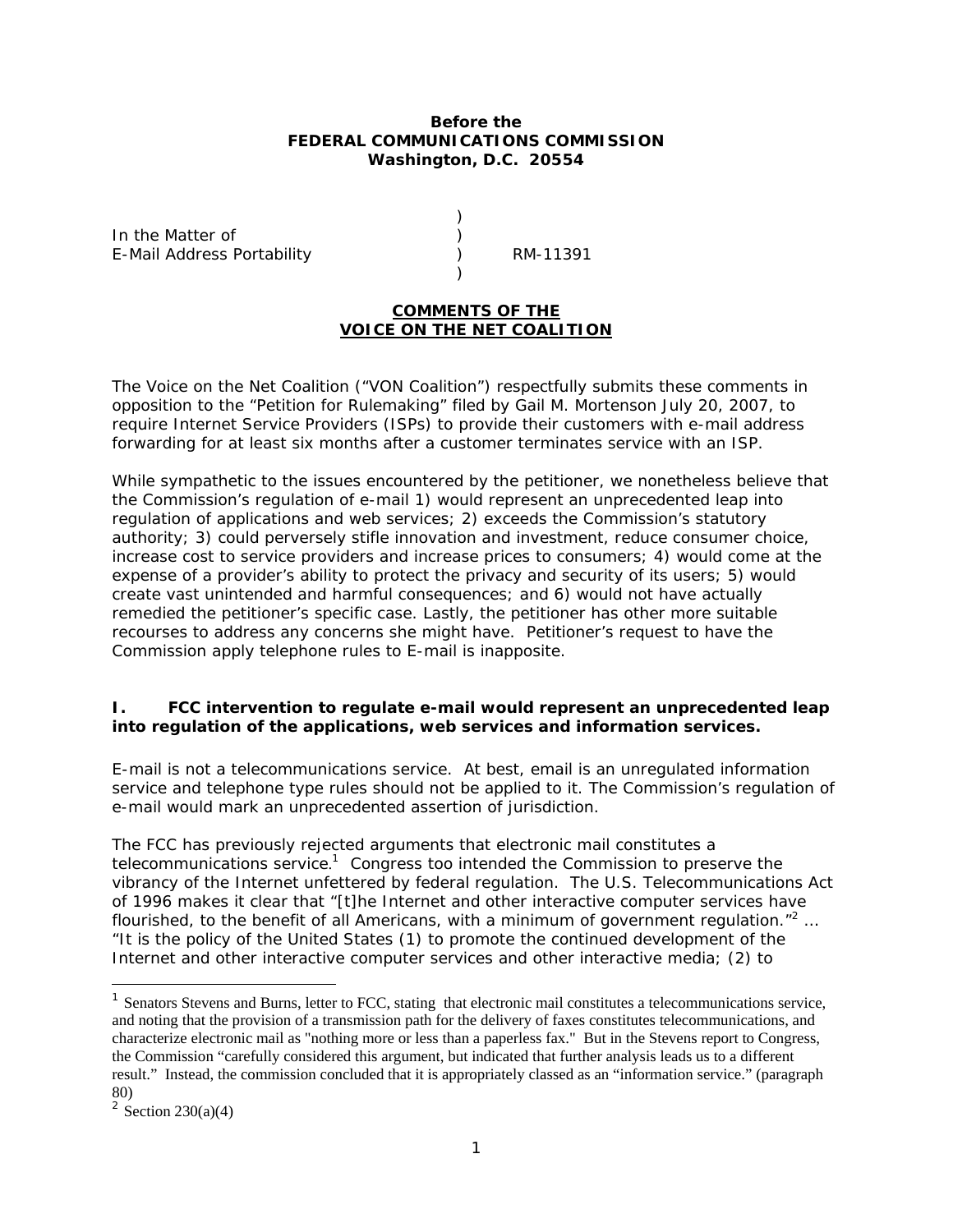preserve the vibrant and competitive free market that presently exists for the Internet and other interactive computer services, unfettered by Federal or State regulation."<sup>3</sup> Consistent with the Congressional directive the Commission has previously confirmed that it would continue its policy of regulatory restraint toward Internet protocol services.<sup>4</sup>

This commitment to preventing regulation of the Internet and the services that ride atop it is widely shared, and Congress has thus limited the Commission's authority. Even the petitioner recognizes that "the Commission's authority to regulate "information service providers" is less clear than its authority to regulate telecommunications carriers."

# **II. Granting the petitioner's request would require an unprecedented assertion of regulatory authority over information services.**

Asserting regulatory authority over e-mail would require the Commission to reverse its longstanding pro-growth, pro-innovation policies and to engage in an unprecedented assertion of jurisdiction over an information service offering.

The petitioner asserts that because the Commission has broadly extended Title II regulations to Interconnected VoIP services using its Title I ancillary authority, that the Commission therefore has authority to regulate e-mail. The Commission's Title I ancillary jurisdiction may only be employed, when Title I of the Act gives the agency subject matter jurisdiction over the service to be regulated and the assertion of jurisdiction is "reasonably ancillary to the effective performance of [its] various responsibilities." However, the Commission first must find that it has subject matter jurisdiction over e-mail. We find nothing in the Communications Act or its Congressional history that indicates, even if e-mail is transmitted by wire or contains a communication component, that Congress granted the Commission express authority to regulate e-mail. Although in the case of Interconnected VoIP, the Commission found that VoIP involves the "transmission" of voice by wire or radio, e-mail is transmitted and is not transmission. Unlike other services regulated by the Commission, e-mail is not a facility, platform or transmission service. E-mail is an application. It is essentially a stored file or document that is transmitted, and does not itself contain a "transmission" component. Thus the commission lacks subject matter jurisdiction over e-mail. Second, regulation of e-mail does not meet the second leg of the test which requires government regulation of e-mail to be "reasonably ancillary to the effective performance of [its] various responsibilities." In the case of Interconnected VoIP, the Commission found this leg of the test true because it found that consumers were replacing their traditional phone service with interconnected VoIP service.<sup>5</sup> However, e-mail is not marketed or perceived by consumers as a substitute for traditional phone service.

The petition further erroneously asserts that the Commission has authority to apply email forwarding rules because it utilized Title I to apply portability rules to CMRS providers. However the circumstances and basis for CMRS portability rules is vastly different. In applying portability rules to CMRS providers, in addition to its Title I authority, the Commission recognized that "Section 251(b) requires local exchange carriers to provide number portability to all telecommunications carriers, and thus to CMRS providers as well as wireline service providers."<sup>6</sup> By contrast, local exchange carriers do not provide number

 $3$  Section 230(b)

<sup>&</sup>lt;sup>4</sup> 47 U.S.C. §230(b)(2). See Universal Service Report to Congress at  $\P$  45.

<sup>5</sup> See FCC disability order at 24.

<sup>6</sup> First Report and Order at 152, http://www.fcc.gov/Bureaus/Common\_Carrier/Orders/1996/fcc96286.txt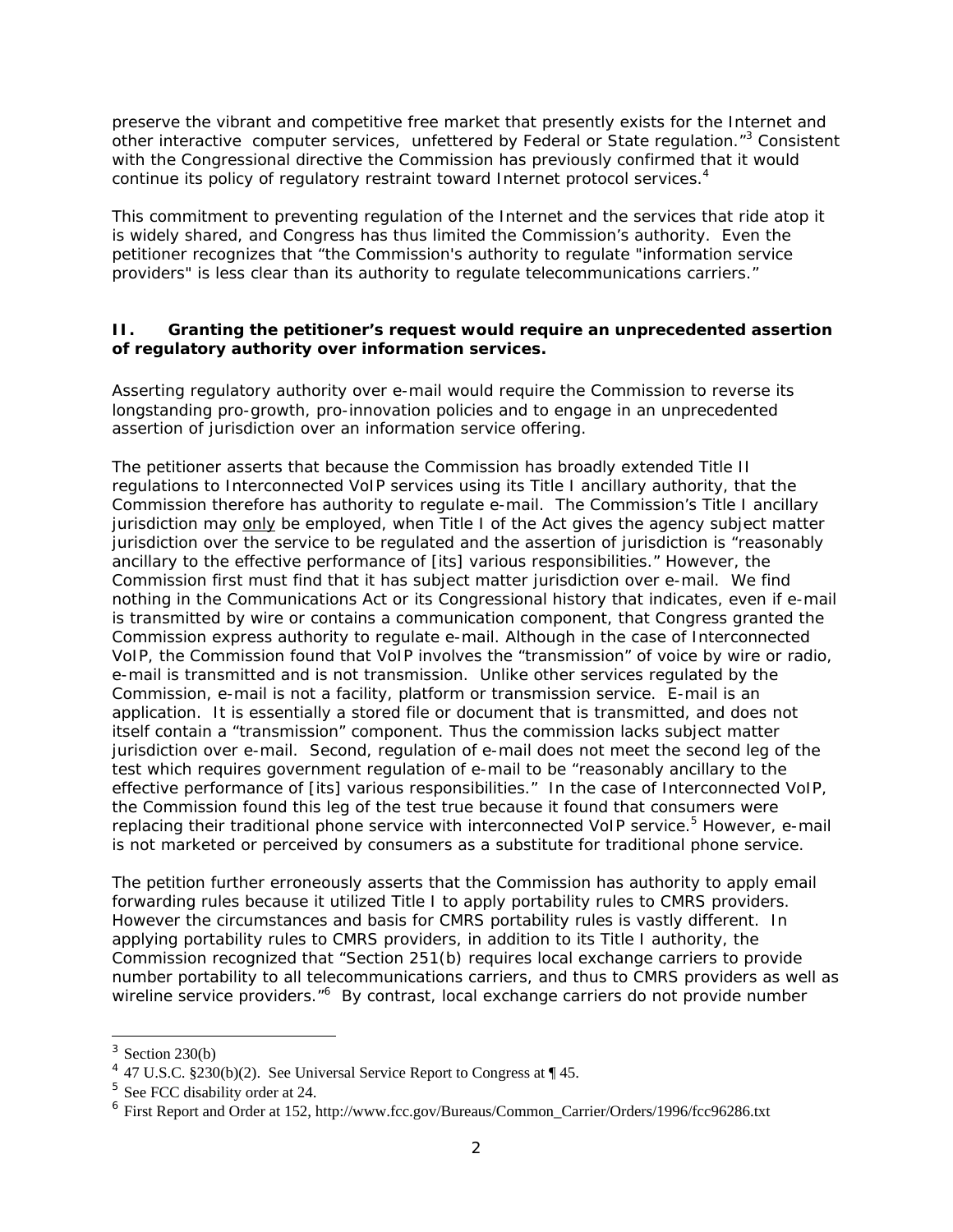portability to e-mail providers, there is no need for number conservation, and no authority granted.

The petition asserts that e-mail portability is like number portability. But number portability was instituted to jumpstart competition in the phone business. E-mail is already competitive as demonstrated by the multitude of firms offering free and low-cost service options, low barriers to entry and low switching costs. Email portability would also likely require the creation and maintenance of a third-party database similar to that which is used to support number portability. Enormous investment and ongoing costs to keep track of all email addresses, identifying who owns the address, who is responsible for sending and receiving emails, who is responsible for forwarding and for what period of time forwarding must be performed, would likely wipe out free e-mail services.

In addition, telephone numbers consist of generic numerals. E-mail addresses however contain terms in the second-level domain name that are almost always subject to trademark protection and usually are the name of or relate to the company providing the email service. The SMTP protocol requires translations of digits to domain names such as "AOL," "Gmail" or "Yahoo" and back again. It would be unprecedented for a government agency to require a company to continue to use its mark in association with a consumer when that consumer no longer has a relationship with the company. Contrary to the Lanham Act, such use would likely cause consumer confusion as well as dilute the protection afforded to the trademark holder.

Nor does the Commission's public interest authority justify government regulation of e-mail. It would be antithetical to the public interest to intervene where, as here, regulation is demonstrably inappropriate.

Regardless of the purported jurisdictional grounds, Commission entanglement in the regulation of e-mail could have serious and irreversible consequences for a variety of heretofore unregulated applications and web services. As a result, the legal theory espoused by the petitioner would likely push the Commission down a dangerous slippery slope by creating a precedent for ad hoc review of individual Internet applications. Such a precedent could open the door to a new era of harmful and counterproductive web services regulation. It would inject uncertainty into the Internet market, undermine the Commission's longstanding policy of preventing harmful regulation of the Internet, and disregard the directive from Congress that the Internet develop free from regulation.<sup>7</sup>

The slippery slope of Internet regulation is already evident in the petition itself. Now that the Commission has applied rules to Interconnected VoIP, the petitioner has seized upon the precedent to argue that the Commission now has authority to regulate e-mail. If the Commission regulates e-mail forwarding then every other unique identifier – handles, usernames, account names, social network profiles, IM addresses, and avatars – could also be at risk. Reaching applications and web services in such a vast and obtrusive way would have immeasurable, far reaching and irreversible implications for the future of the Internet.

 $^7$  See 47 U.S.C 230(b)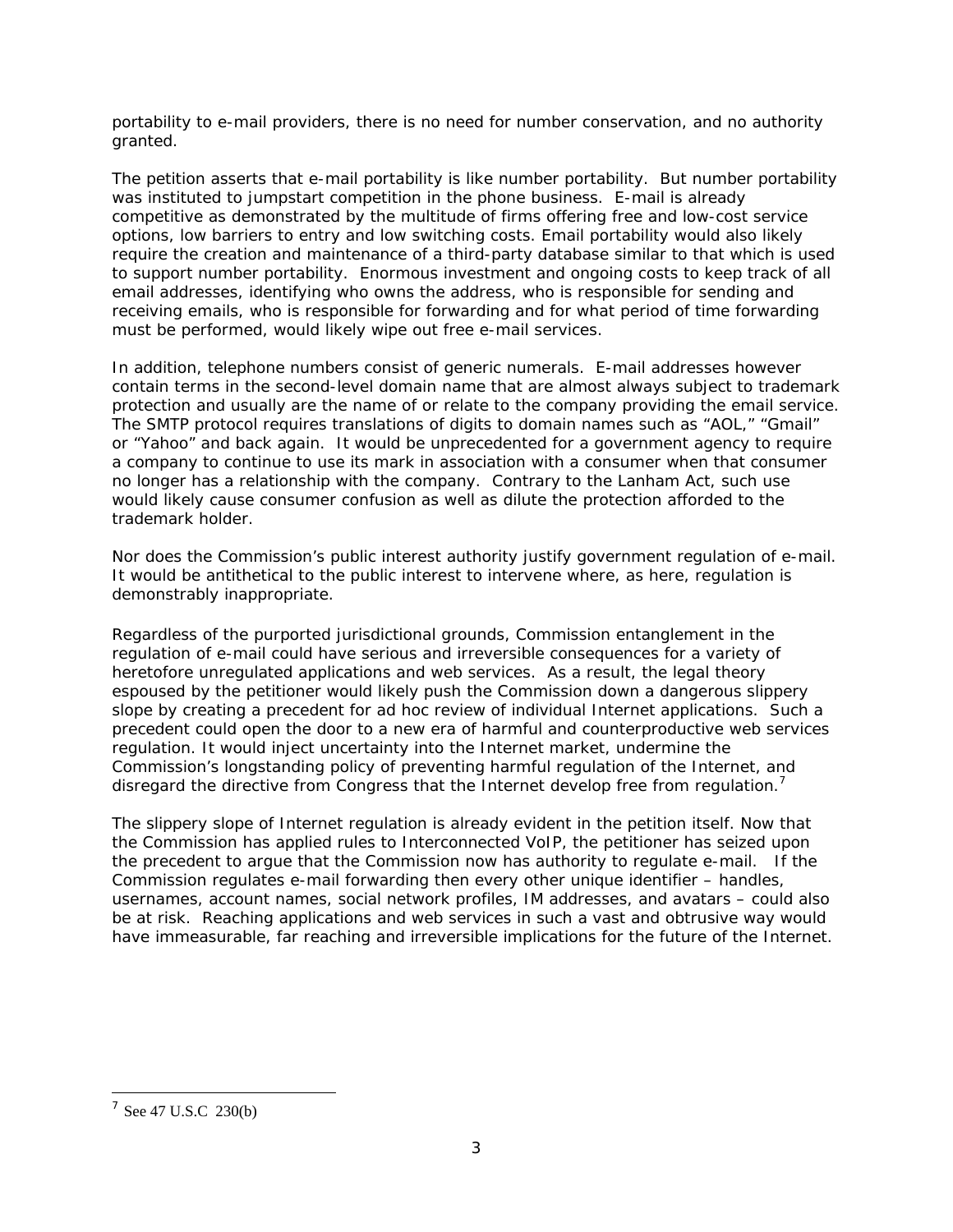## **III. Led by consumer focused innovation and pioneering new products, the email marketplace is robustly competitive, free of barriers to entry or innovation, and offers vast consumer choice.**

Once e-mail access was a luxury. Today, it is free and ubiquitous. Email service has been an extraordinary success. A robust and dynamic marketplace has enabled the proliferation of innovative and often free e-mail services that provide consumers with extraordinarily flexible and capable services never before possible. Imagine having access to your home or office e-mail from anywhere on the globe, anytime, for free. Imagine being able to access your e-mail from nearly any Internet connected device. These innovative e-mail services are here today and are phenomenal accomplishments, in part, because the government has wisely refrained from regulating e-mail.

E-mail is increasingly a gateway to finding a new job, learning a new skill, staying in touch with families, starting a small business, and communicating with elected leaders. With email, workers can reach co-workers and clients from any location. Their customers are no longer just local, but global. These communication advances, and our ability to communicate more effectively, affordably, and flexibly, are creating unparalleled new opportunities for businesses and consumers alike. Consumers can now reach a hand across a keyboard and reach almost anyone they want, anywhere in the world, all often for free. This widespread availability and choice of often free e-mail offerings has contributed substantially to the explosive growth in usage of e-mail by all , kept us closer together as families, and has boosted productivity in the workplace. It has happened not because of, but in the absence of federal e-mail rules.

The success of un-regulated e-mail is astonishing. According to IDC, since 1998 the number of email mailboxes has grown from 253 million to nearly 1.6 billion in 2006. Before the decade ends, IDC projects the number of mailboxes to reach nearly 2 billion. IDC estimates that in 2006, just the email traffic from one person to another – i.e., excluding spam – accounted for 6 exabytes (or 3%) of the digital universe.<sup>8</sup> Information workers now spend 14.5 hours per week reading and answering  $email.<sup>9</sup>$  Making this possible is a vibrant and competitive e-mail market which includes hundred of ISPs, thousands of individual email servers, and more than 100 free e-mail services competing for users.<sup>10</sup>

## **IV. Commission regulation of e-mail is unnecessary in such a vibrant marketplace because consumers already have a variety of e-mail forwarding.**

In such a dynamic marketplace, the variety of email choices allow consumers to switch freely between e-mail providers, sign up for service for multiple providers, obtain their own domain name to keep an address for life, utilizing existing e-mail forwarding services<sup>11</sup>, access the e-mail using a POP client or a web portal anywhere in the world. Free E-mail services, for example, have cropped up which allow an Internet user to obtain and keep the same e-mail address while changing between ISPs. But requiring these services themselves

<sup>&</sup>lt;sup>8</sup> The Expanding Digital Universe, A Forecast of Worldwide Information Growth Through 2010, March 2007, John F. Gantz, IDC

<sup>9</sup> According to surveys of U.S. companies by IDC

<sup>&</sup>lt;sup>10</sup> There are at least 100 free e-mail services available online.

http://dir.yahoo.com/Business\_and\_Economy/Business\_to\_Business/Communications\_and\_Networking/Internet\_an d\_World\_Wide\_Web/Email\_Providers/Free\_Email/

<sup>&</sup>lt;sup>11</sup> Gmail offers e-mail forwarding. So does Pobox.com, for \$20 a year. http://www.news.com/8301-13578\_3-9790821-38.html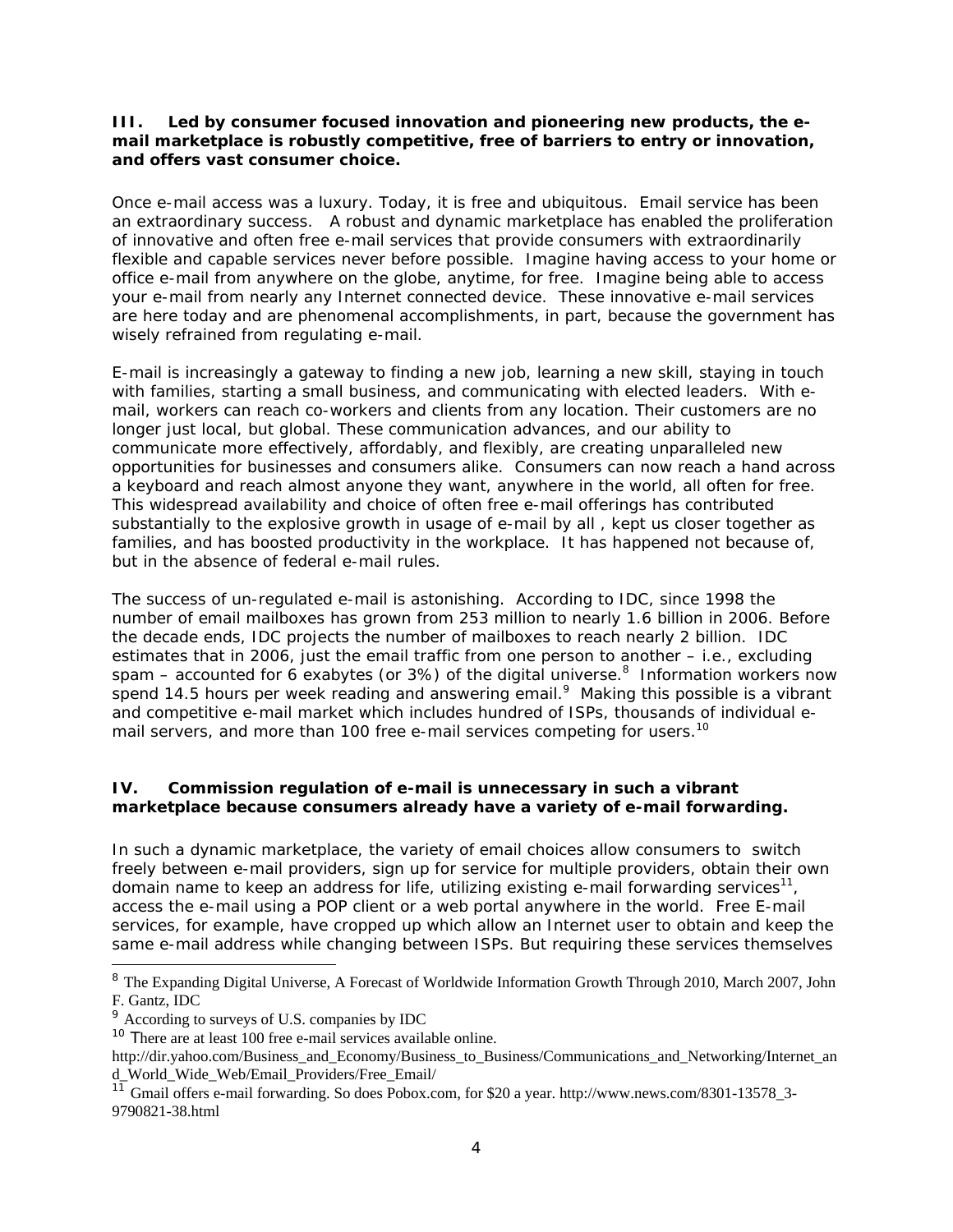to provide a costly and burdensome new forwarding function may eliminate the free services and the variety of option available to consumers.

Consumers can also register a domain name providing individuals and consumer/affinity organizations a highly-personalized, permanent and portable e-mail address. A consumer can obtain a personalized domain name (like "my-domain.com") for a small annual fee. A plethora of domain name registrars, ISPs, and other hosting services then provide email forwarding, so that "you@my-domain.com" can automatically be forwarded to whatever your "main" email account is. Even if you change your "main" email account from one provider to another, forwarding of your e-mail "you@my-domain.com" can be easily redirected so that your email will always reach you. It provides seamless portability. In fact some services<sup>12</sup> let you offer email, instant messaging, and calendar accounts on your own domain name, all for free. In many cases it's all hosted –online by a web hosting firm, so there's no hardware or software to install or download, and minimal setup and maintenance.

Consumers today have a multitude of options for managing their e-mail accounts, and a vibrant marketplace is likely to continue to meet consumer demands. But requiring a specific kind of email forwarding could upset the existing and orderly e-mail address schemes and the variety of businesses that exist today to help consumers manage personalized e-mail and domain names. Rather than fostering the current open and competitive environment, adopting this petition would be like requiring a city to allow residents to keep their home addresses for some period of time after moving to a new house in a new city. In both cases it undermines the existing address scheme, makes the new address an unreliable determiner of location, and creates vast new problems for the postman.

## **V. E-mail forwarding could come at the expense of a provider's ability to protect the privacy and security of its subscribers.**

E-mail providers need the flexibility to aggressively deal with a variety of dynamic and everchanging e-mail threats. For example, e-mail accounts are sometimes terminated in efforts to crack down on spammers – a scourge that costs businesses \$50 billion in lost productivity and other expenses.<sup>13</sup> According to one estimate, approximately one million computers today are infected with "bots" intent on infecting other computers, often through e-mail with malicious code and with the result that more than 80 percent of inbound e-mail is spam.<sup>14</sup> In addition dealing with these viruses, worms, and other computer-related crimes costs U.S. businesses a staggering \$67.2 billion a year, according to the FBI.<sup>15</sup> Terminating, rather that porting an e-mail address can sometimes be the most effective tool for stopping the spread of online attacks caused by compromised computers that have been unknowingly transformed into e-mail spam factories. Forwarding an e-mail address to a

<sup>15</sup> The 2,000 respondents spent nearly \$12 million to deal with virus-type incidents, \$3.2 million on theft, \$2.8 million on financial fraud and \$2.7 million on network intrusions.http://articles.techrepublic.com.com/2100- 1009\_11-6028946.html and http://www.digitalriver.com/v2.0-

img/operations/naievigi/site/media/pdf/FBIccs2005.pdf

<sup>&</sup>lt;sup>12</sup> like https://www.google.com/a/org/

 $13$  Spam will cost the world \$50 billion in lost productivity and other expenses, with more than a third of that  $-$  \$17 billion -- wasted by U.S. firms. http://www.msnbc.msn.com/id/20199343/

<sup>14</sup> Sarah D. Scalet*, Introducing AT&T, Your Internet Security Company*, CIO, May 17, 2007

<sup>(</sup>http://www.cio.com/article/110250/Introducing\_AT\_T\_Your\_Internet\_Security\_Company).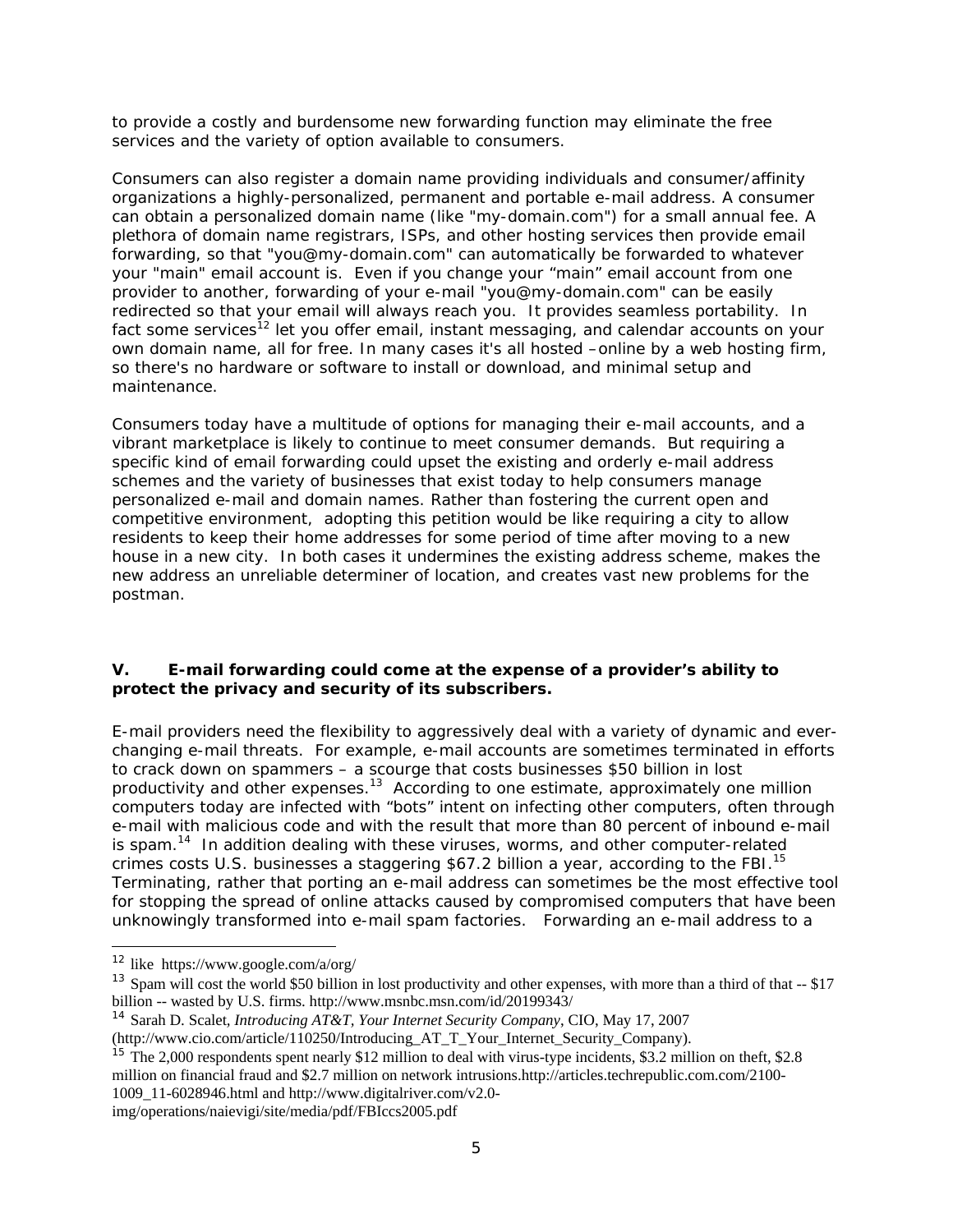new domain could also substantially undermine specific ongoing technology efforts to prevent e-mail phishing and spoofing – scams that cost Americans nearly \$1 billion in 2005 alone<sup>16</sup> -- by undermining the development of technologies that can authenticate e-mail by correlating it to the sender's domain. Thus government imposed e-mail forwarding, while laudable, could be extraordinarily counterproductive – potentially exposing e-mail users to additional spam, identity theft, and exposure to viruses.

## **VI. E-mail is just one of many Internet applications utilizing a user name or other proxy as an essential online identifier.**

The petitioner asserts that e-mail has become an essential "online identity" and therefore must be portable. However, e-mail is just one of many forms of online identities that have the ability to become uniquely identified with an online identity and therefore equally "essential". The petitioner relied upon a "screen name" which is often tied to a specific email address. Some consumers have come to rely upon the use of "handles" in online discussion forums or blogs for their identity. Teens often choose instant messaging over email to communicate and for their identity.<sup>17</sup> MySpace, Facebook, online dating and other social networking sites each represent additional Internet tools that can each become a person's essential online identity. Just because an Internet account becomes a unique "online identity", as the petition argues, doesn't justify regulatory portability. For example on Youtube, the identity Lonelygirl15 became a cyberspace superstar, media sensation, and online moniker for Bree Avery<sup>18</sup> whose work was viewed by more than 50 million viewers. Even though such usernames can become a unique "online identity," no one would suggest, nor do we support, that there should be portability of video site usernames. In fact, the average American Internet user spends 80 hours a month online at work and 30 hours at home, according to Nielsen-NetRatings. While online, people often form a unique online identity – often never tied to an e-mail address. In some cases, these online identifiers look less like an e-mail address, or an IM username, and sometimes more like facsimiles of physical existence through use of avatars. Today, tens of millions of Internet users have online avatars or doppelgangers they design to act as their proxy online – and primary means of online interaction.<sup>19</sup> While each of these innovative online identifiers has become essential tools for their users, the FCC should not become the regulator of online identity – for e-mail or any other online identifier.

#### **Conclusion:**

1

Given the e-mail options available for consumers and the reality that this issue is not of widespread consumer concern, there is no reason for the FCC to regulate, and instead it should deny the petition. Furthermore, Congress has often perceived these types of issues

<sup>&</sup>lt;sup>16</sup> The Sender ID Framework is an e-mail authentication technology protocol that helps address the problem of spoofing and phishing by verifying the domain name from which e-mail messages are sent. Sender ID validates the origin of e-mail messages by verifying the IP address of the sender against the alleged owner of the sending domain. For phishing costs, see http://www.techweb.com/wire/security/164902671

<sup>&</sup>lt;sup>17</sup> Emarketer reports that instant messaging is often the preferred method of communication among tweens and teens. Among teens ages 12 to 14, one-third preferred instant messages and 15 percent preferred email as a way to communicate with friends. Among older teens, their preference for instant messaging grew.

http://www.imediaconnection.com/content/11691.asp

<sup>18</sup> http://www.msnbc.msn.com/id/20199343/

<sup>&</sup>lt;sup>19</sup> As researchers like Ralph Schroeder, a research fellow at the Oxford Internet Institute at Oxford University who studies the sociology of online behavior, says about avatars, "People become attached to their online identity" said.http://www.washingtonpost.com/wp-dyn/content/article/2005/11/21/AR2005112101787.html